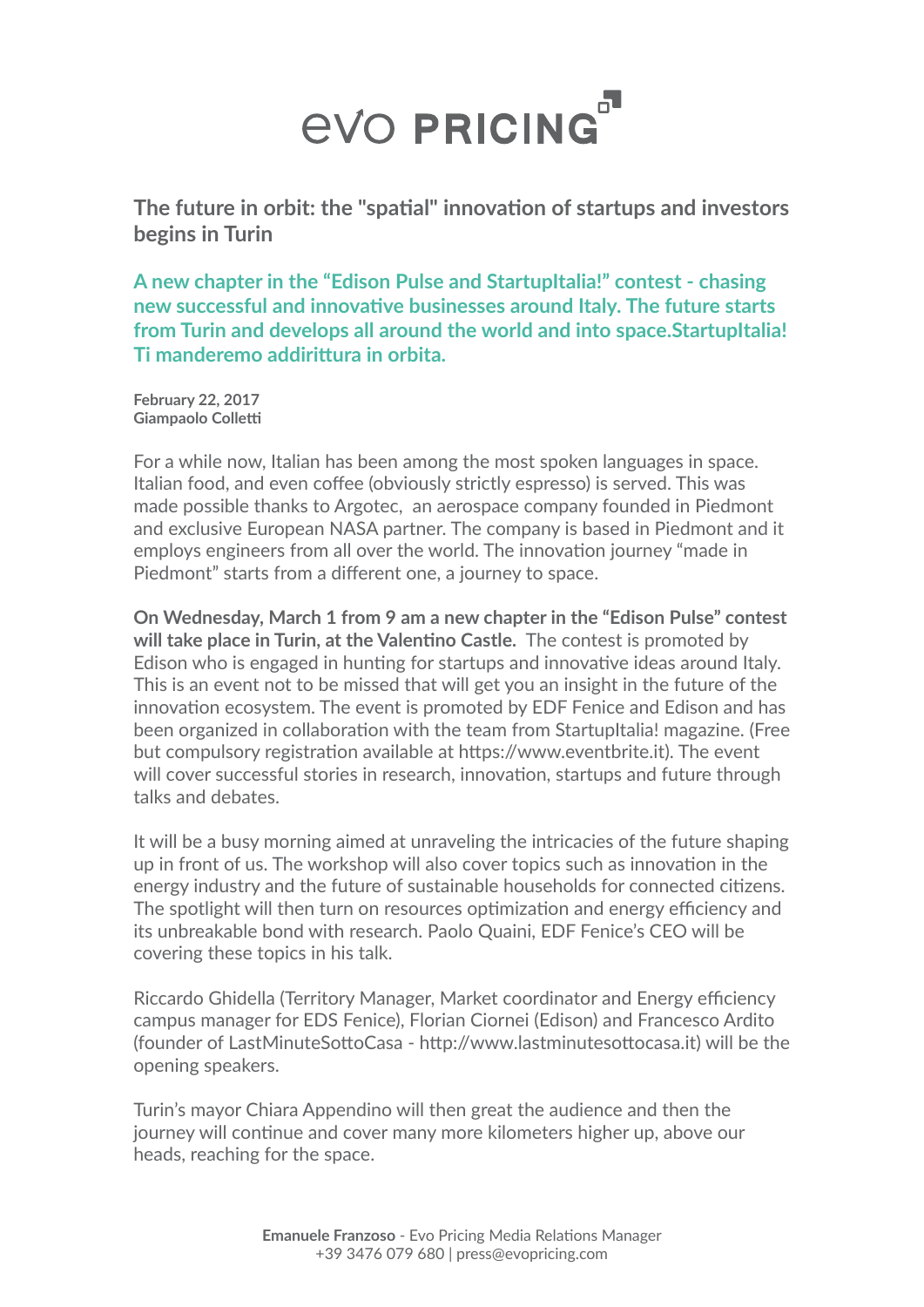

#### **The coffee in orbit through space startup**

The first talk on successful startups will be given by David Avino, Argotec's CEO (http://www.argotec.it/online/). Avino has been involved in the aerospace and defense industries in Italy, France, Belgium, Netherlands and Germany. He has been a member of a number of NASA and ESA committees in space operations. Avino argues that "Working from the space can help human kind as it allows for a better observation point on some physical phenomena in microgravity situations that are not entirely observable on Earth".

His company, Argotec was founded nine years ago, and focuses its activities on research, innovation and development in different fields: engineering, information technology, systems integration. Argotec conducts research and development in the food industry within the aerospace sector. Argotec's production of space food for astronauts has been promoted around the world. The food prepared by Argotec contains organic ingredients, it can be stored up to 24 months without using the cold chain and does not contain any dyes or chemical additives. Its production, involves the implementation of innovative dehydration and thermostabilization methods, while always ensuring utmost respect of organoleptic and nutritional quality of the food.

### **"All of Argotec's research and products are carried out in order to develop patents and knowledge that can have a significant impact and an improvement of everyone's day to day life"**

The company's headquarter and laboratories are located in Turin but their operations span internationally. One of Argotec's teams located at the European Center in Cologne and a subsidiary, Argotec Space France, is based in France. Argotec's ambitious goal is to develop innovative systems and services that can be implemented on Earth which are aimed at improving the current living conditions, products and services. With this in mind, Argotec developed a number of eingineering systems such as ISSpresso, the first capsules espresso functioning in microgravity conditions. Argotec is currently working on the design and manufacture of small satellites. ArgoMoon, is the first European project of this kind and has been selected by NASA for its EM-1 mission.

#### **Recipes for startups and success innovators come from Turin**

The attendees of the Turin event of the "Edison Pulse" contest will be exposed to the the success stories of other excellences whose journey began in Italy and which are now gaining interest and making revenues. Samuel Rocca from Alyt.com (https://www.alyt.com) Alberto Barberis from Protocube Reply (http://www.protocube.it) and Marco Palminiello from Evo Pricing